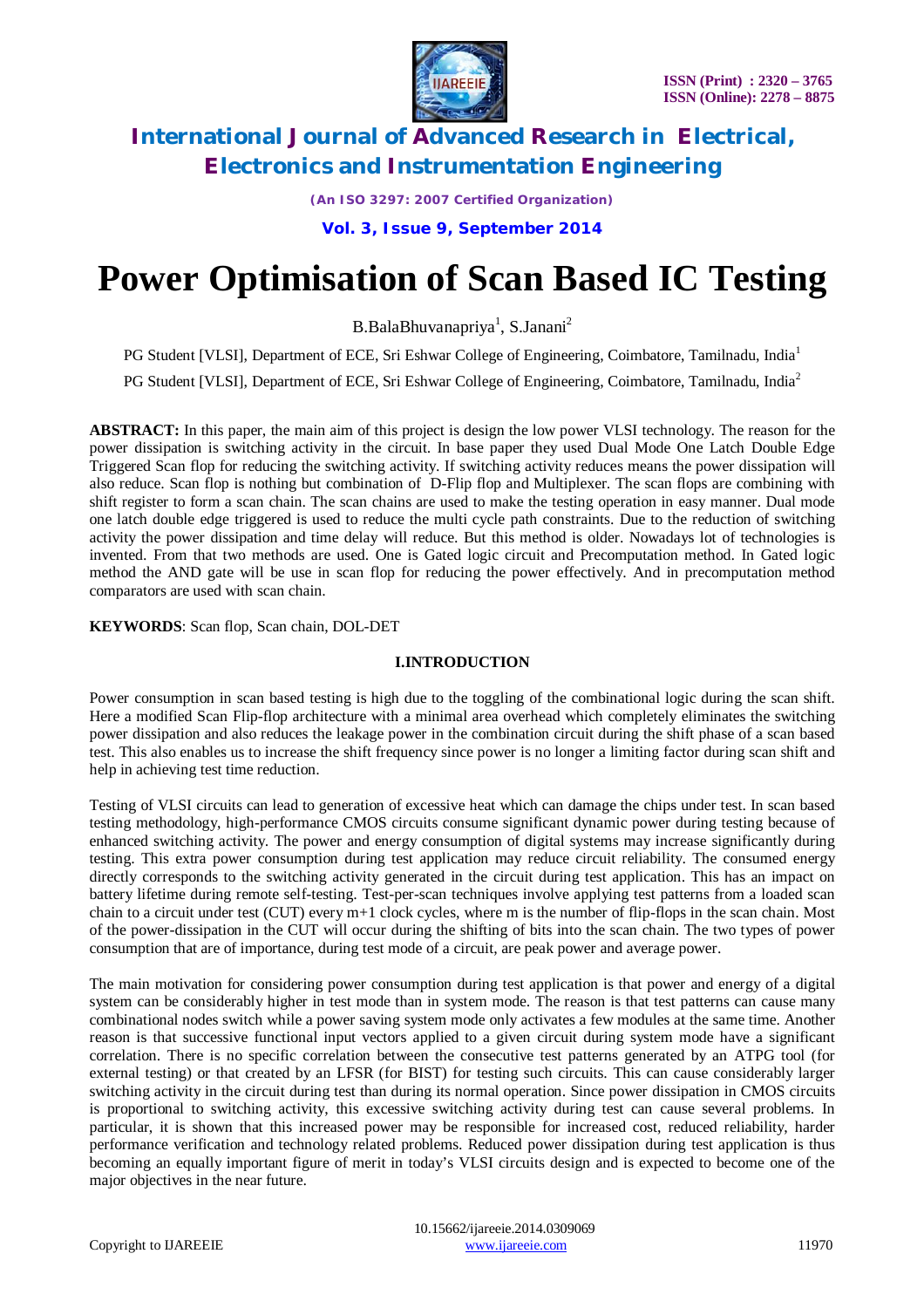

*(An ISO 3297: 2007 Certified Organization)*

**Vol. 3, Issue 9, September 2014**

#### **II.LITEARUTURE SURVEY**

In[1] During semiconductor manufacturing test, the majority of logic is often activated concurrently to facilitate detection of many faults within a small set of patterns to reduce test time. Activating all the logic at once uses more power than these low-power devices were designed to function under, which can cause them to fail or burn out during test. This divergence in functional power versus test power means that the test application has to allow power thresholds to be set so that overstressing devices beyond the functional design and operation is avoided. Although this case was shown to be caused by a packaging issue, it is important to note the difference between scan and functional test results. A second effect of clock stretching was also found to be more pronounced during scan tests. The power level reported by the ATPG tools was compared to the power simulation results and was found to have a strong correlation. One of the most important reasons for low power trend is the portable devices like Cell phones, packet calculators, Notepads, Wrist watches. In accumulation to design engineers the test engineers also facing a challenge to reduce power during testing because, the test mode operation of circuit consumes more power than the functional mode operation of the circuit [3]. The power consumption that gives reasons for and consequences of enlarged power during test[2,4] the basic concept of test and design-for-test (DFT), and to then address the application of these concepts with an eye toward the trade-offs of the engineering budgets (area, frequency, power, etc.)[3]. The average power dissipated in VLSI combinational and sequential circuits, under random input sequences. Switching activity is strongly affected by gate delays and for this reason a general delay model is used in estimating switching activity.. Methods are presented to probabilistically estimate switching activity in sequential circuits. These methods automatically compute the switching rates and correlations between flip-flop outputs [5]

#### **III.SYSTEM MODEL**

#### **A.SCAN FLOP**

The test application time is reduced while preserving the test quality or the fault coverage for circuit testing. The goal is achieved by reducing the number of scan flip-flops required for a scan-based design, and the basic procedure is to look for groups of "s-independent inputs." The s-independent inputs in a group have the property that, when these inputs are combined together to share a scan flip-flop, the originally detectable faults are still detectable under the new scan structure. Though the number of test vectors may slightly increase, this can be offset by the significant reduction in the scan test width. Thus, the goal of test time reduction for scan test can be accomplished. For circuits which have few sindependent inputs, bypass storage cells are added to increase the s-independencies among all inputs. Experiments have been performed on MCNC benchmarks and the results are good. Several benchmark circuits have shown more than 90% of test time reduction.



**Figure** Scanflop

Power consumption in scan-based testing is a major concern nowadays. In this paper, we present a new X-filling technique to reduce both shift power and capture power during scan tests, namely LSC-filling. The basic idea is to use as few as possible X-bits to keep the capture power under the peak power limit of the circuit under test (CUT), while using the remaining X-bits to reduce the shift power to cut down the CUT's average power consumption during scan tests as much as possible. In addition, by carefully selecting the X-filling order, our X-filling technique is able to achieve lower capture power when compared to existing methods. Experimental results on ISCAS'89 benchmark circuits show the effectiveness of the proposed methodology.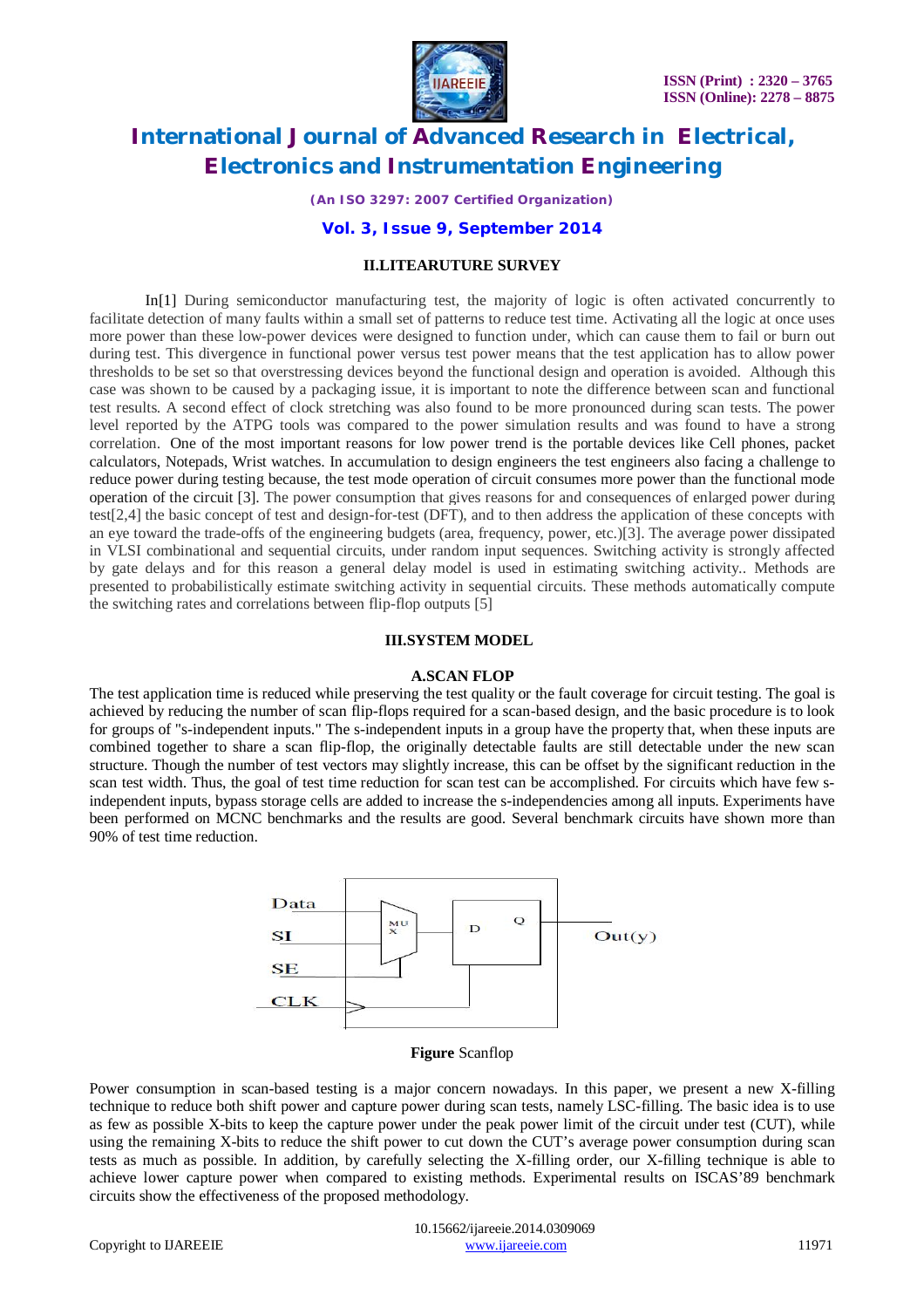

*(An ISO 3297: 2007 Certified Organization)*

#### **Vol. 3, Issue 9, September 2014**

#### **B.SCAN CHAIN**

Rapid and reliable test of SOCs necessitates upfront consideration of the test power issues. Special attention should be paid to scan based cores as the test power problem is more severe due to excessive switching activity stemming from scan chain transitions during shift operations. We propose a scan chain modification methodology that transforms the stimuli to be inserted to the scan chain through logic gate insertion between scan cells, reducing scan chain transitions. We provide a mathematical analysis that helps model the impact of scan chain modifications on test stimuli transformations. Based on this analysis, we develop algorithms for transforming a set of test vectors into power-optimal test stimuli through cost-effective scan chain modifications. Even in the highly challenging case of fully specified test vectors, more than an order of magnitude reduction in scan-in power is attained by the proposed methodology, exceeding previous power reduction levels significantly.

Functional scan chains are scan chains that have scan paths through a circuit's functional logic and flip-flops. Establishing functional scan paths by test point insertion (TPI) has been shown to be an effective technique to reduce the scan overhead. However once the scan chain is allowed to go through functional logic, the traditional alternating test sequence is no longer enough to ensure the correctness of the scan chain. Here the faults that affect the functional scan chain, and show a methodology to find tests for these faults. Our results have the number of undetected faults at only 0.006% of the total number of faults, or 0.022% of the faults affecting the scan chain*.*



**Figure** Scanchain

There are two types of test power: average test power and peak test power. The former is the ratio between the total energy consumed during test and the test time, while the latter is the maximum power consumed during test. High average test power leads to high heat dissipation, which is the cause of chip or package damage as well as reliability degradation due to hot spots . This is especially a serious problem for low-power devices, which usually have low heat dissipation limits. On the other hand, high peak test power may cause excessive circuit noise and result in false failures during test. This is intolerable since it lowers the manufacturing yield of low power devices, pushing up their costs.

#### **IV.PROPOSED METHOD COMPARE WITH EXISTING METHOD**

The power consumption of IC during test mode is higher than its normal mode. This brings the power as one of the major design constraints for today's low power design technologies. In normal scan based test circuits most of the power consumed due to the switching activity of scanflops during shift and capture cycles. Here a novel scanflop is presented which reduces the switching activity of the scanflop for clock and it reduces the power consumption of the circuit and it also reduces area and test time too. The proposed Dual Mode One Latch Double Edge Triggered (DMOL-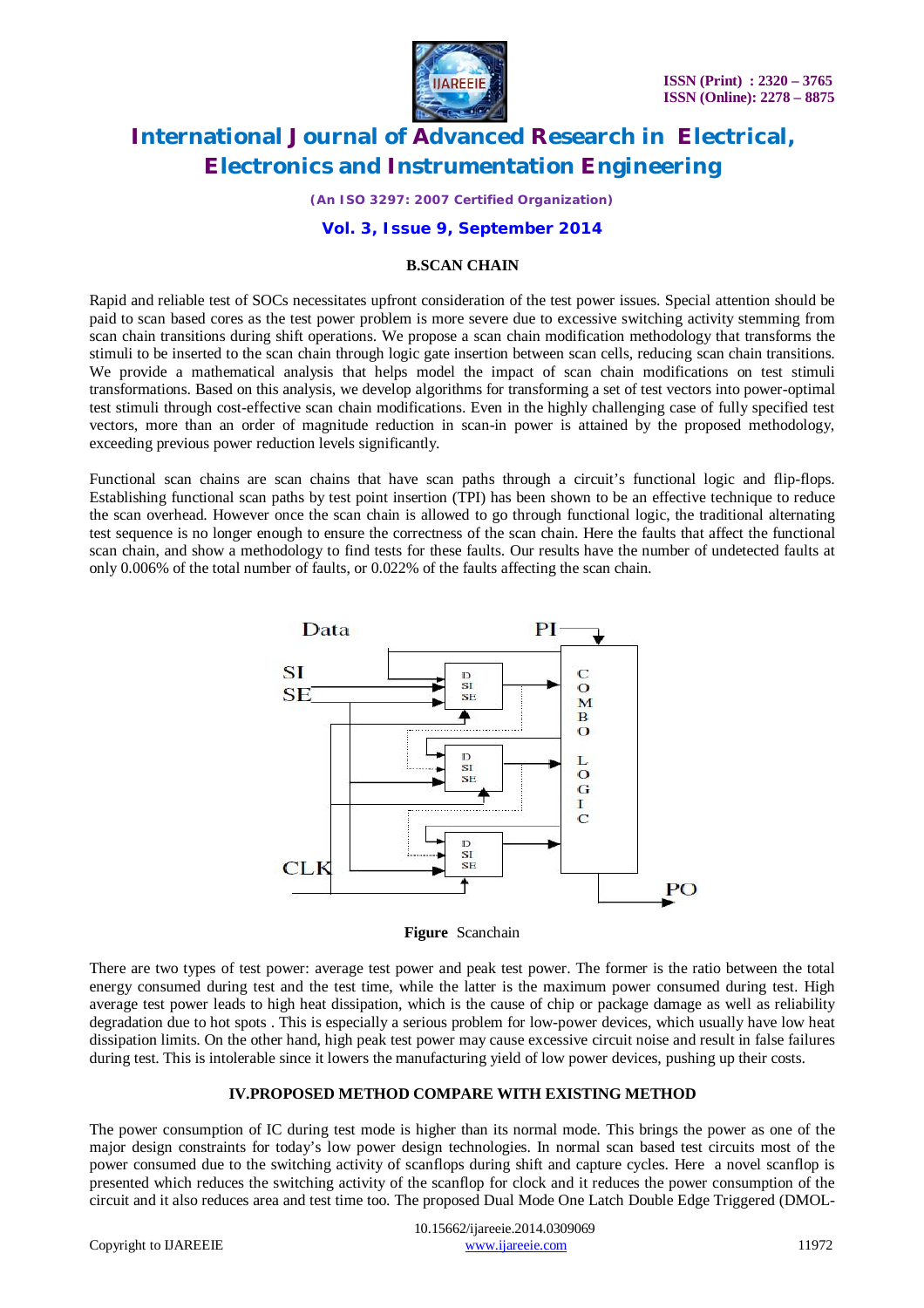

*(An ISO 3297: 2007 Certified Organization)*

### **Vol. 3, Issue 9, September 2014**

DET) scanflop which shift the two bits of test vector in a clock cycle, during its test mode and captures the single data in a clock cycle during its data mode. The design and functionality of the proposed scanflop is discussed and compared with the different flipflops which shows that the proposed scan flop reduces the test time and clock switching activity by 50%, area by 30% and static power by 25%.

In proposed method the power and area consumption were reduced compared with the existing method. Because in this method we used gates and comparators instead of flip flops and transistors.

### **V.RESULT ANALYSIS**

#### **A.FOR EXISTING METHOD**

| <b>Device Utilization Summary</b>              |             |                  |                    |         |  |  |  |  |  |
|------------------------------------------------|-------------|------------------|--------------------|---------|--|--|--|--|--|
| <b>Logic Utilization</b>                       | <b>Used</b> | <b>Available</b> | <b>Utilization</b> | Note(s) |  |  |  |  |  |
| Number of Slice Flip Flops                     | 67          | 4,896            | 1%                 |         |  |  |  |  |  |
| Number of 4 input LUTs                         | 110         | 4,896            | 2%                 |         |  |  |  |  |  |
| Number of occupied Slices                      | 73          | 2,448            | 2%                 |         |  |  |  |  |  |
| Number of Slices containing only related logic | 73          | 73               | 100%               |         |  |  |  |  |  |
| Number of Slices containing unrelated logic    | 0           | 73               | 0%                 |         |  |  |  |  |  |
| Total Number of 4 input LUTs                   | 141         | 4,896            | 2%                 |         |  |  |  |  |  |
| Number used as logic                           | 110         |                  |                    |         |  |  |  |  |  |
| Number used as a route-thru                    | 31          |                  |                    |         |  |  |  |  |  |
| Number of bonded IOBs                          | 21          | 158              | 13%                |         |  |  |  |  |  |
| Number of BUFGMUXs                             | З           | 24               | 12%                |         |  |  |  |  |  |
| Average Fanout of Non-Clock Nets               | 2.62        |                  |                    |         |  |  |  |  |  |

#### Fig 1.AREA CONSUMPTION



### Fig 2. POWER CONSUMPTION

In fig 1&2, Existing method power and area can be reduced by using Dual mode double edge trigger flipflop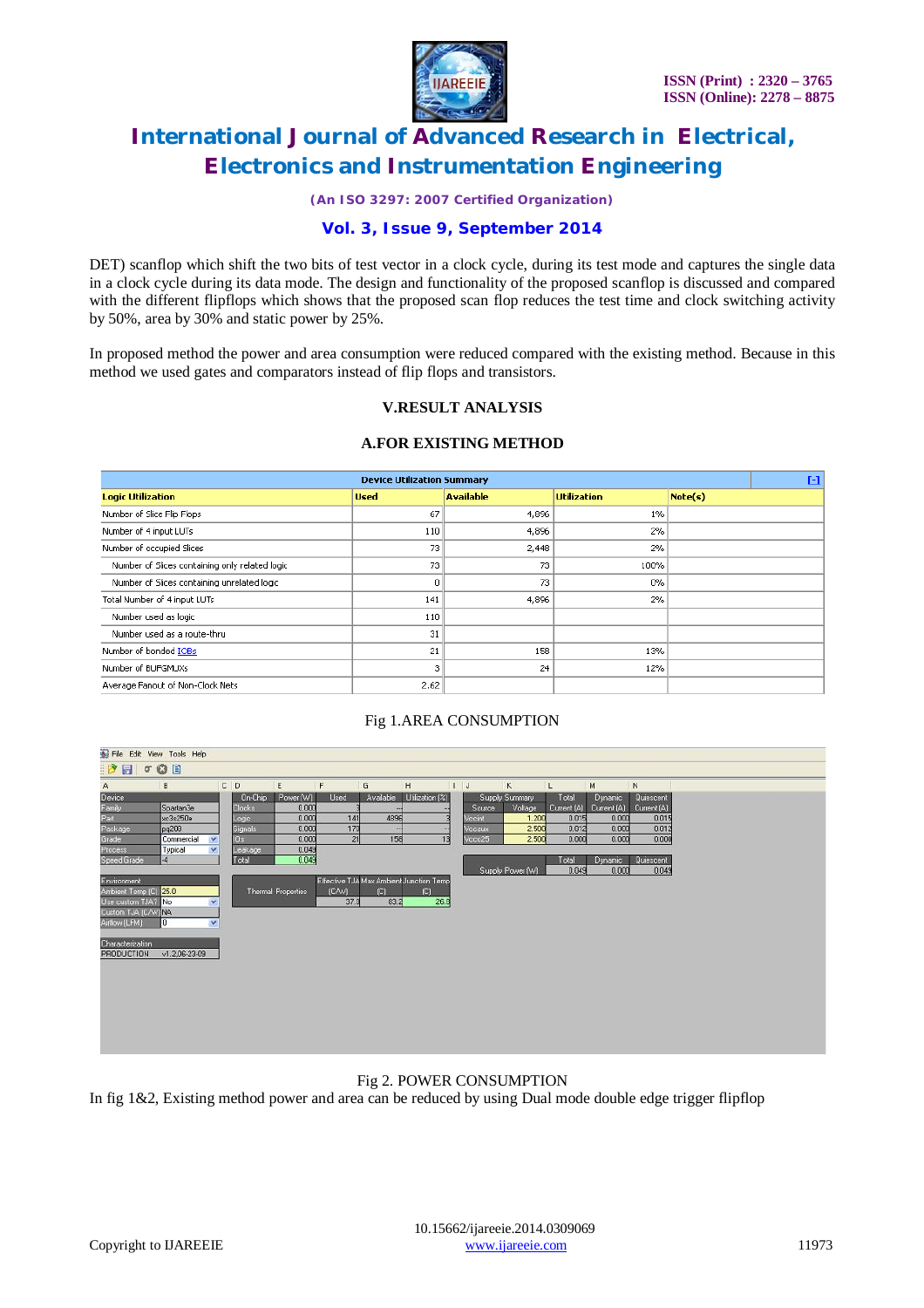

*(An ISO 3297: 2007 Certified Organization)*

### **Vol. 3, Issue 9, September 2014**

| <b>Device Utilization Summary (estimated values)</b> |             |                  |                    |  |  |  |  |  |
|------------------------------------------------------|-------------|------------------|--------------------|--|--|--|--|--|
| <b>Logic Utilization</b>                             | <b>Used</b> | <b>Available</b> | <b>Utilization</b> |  |  |  |  |  |
| Number of Slices                                     | 62          | 2448             | 2%                 |  |  |  |  |  |
| Number of Slice Flip Flops                           | 34          | 4896             | 0%                 |  |  |  |  |  |
| Number of 4 input LUTs                               | 116         | 4896             | 2%                 |  |  |  |  |  |
| Number of bonded IOBs                                | 20          | 158              | 12%                |  |  |  |  |  |
| Number of GCLKs                                      |             | 24               | 4%                 |  |  |  |  |  |
|                                                      |             |                  |                    |  |  |  |  |  |

### Fig 3. **AREA CONSUMPTION OF PROPOSED METHOD**

| A                     | B             | c.           | D       | Ε                         |       | G                           | Η                                       | IJ     | κ                |             | м           | N           |
|-----------------------|---------------|--------------|---------|---------------------------|-------|-----------------------------|-----------------------------------------|--------|------------------|-------------|-------------|-------------|
| Device                |               |              | On Chip | Power (W)                 | Used  | Available                   | Utilization [%]                         |        | Supply Summary   | Total       | Dynamic     | Quiescent   |
| Family                | Spartan3e     |              |         | 0.000                     |       | 158                         |                                         | Source | Voltage          | Current (A) | Current (A) | Current [A] |
| Pat                   | xc3s250e      |              | Leakage | 0.045                     |       |                             |                                         | Vccinl | 1.200            | 0.012       | 0.000       | 0.012       |
| Package               | pq208         |              | Total   | 0.045                     |       |                             |                                         | Vccaux | 2.500            | 0.012       | 0.000       | 0.012       |
| Grade                 | Commercial    | $\checkmark$ |         |                           |       |                             |                                         | Vcco25 | 2.500            | 0.000       | 0.000       | 0.000       |
| Process               | Typical       | v            |         |                           |       |                             | Effective TJA Max Ambient Junction Temp |        |                  |             |             |             |
| Speed Grade           | -5            |              |         | <b>Thermal Properties</b> | (CAV) | $\left[ \mathbb{C} \right]$ | TO.                                     |        |                  | Total       | Dynamic     | Quiescent   |
|                       |               |              |         |                           | 37.0  | 83.3                        | 11.                                     |        | Supply Power [W] | 0.045       | 0.000       | 0.045       |
| Environment           |               |              |         |                           |       |                             |                                         |        |                  |             |             |             |
| Ambient Temp [C] 10.0 |               |              |         |                           |       |                             |                                         |        |                  |             |             |             |
| Use custom TJA? No    |               |              |         |                           |       |                             |                                         |        |                  |             |             |             |
| Custom TJA (CAV) NA   |               |              |         |                           |       |                             |                                         |        |                  |             |             |             |
| Arllow [LFM]          | 0             |              |         |                           |       |                             |                                         |        |                  |             |             |             |
| Characterization      |               |              |         |                           |       |                             |                                         |        |                  |             |             |             |
| PRODUCTION            | v1.2.06-23-09 |              |         |                           |       |                             |                                         |        |                  |             |             |             |

### Fig 4. **POWER CONSUMPTION OF PROPOSED METHOD**

In fig 3 &4 proposed method power can be reduced 25% and area can be reduced 35% by using Dual mode double edge trigger flipflop and the speed of testing get increased during shift cycle for about 50% when compared to the usual scanflop.

#### **VI.CONCLUSION**

It is observed from the result that DMOL-DET reduces the chip area about 30% when compared to the ordinary scanflop and 43% when compare to the Pipelined DET scanflop. It also reduces the static power about 25% when compared to the usual scanflop, 35% when compared to the pipelined DET scanflop and the speed of testing get increased during shift cycle for about 50% when compared to the usual scanflop. As a conclusion the DMOL-DET can be used in the digital circuit as a good scanflop for testing purpose which helps in reducing the area, power and increasing speed. In proposed method, precomputation, and gated logic are the two techniques which are used in the scanflops to effectively reduce the power.

#### **REFRENCES**

1. Ron Press, Arik Krantz, Asher Berkovitz, Cynthia Hao, and Giri Podichetty,2011"Controlling power during ic prodution test",research article.. 2. P. Basker, A. Arulmurugan.,2014"Survey of low power testing of vlsi circuits," Science Journal of Circuits, Systems and Signal Processing